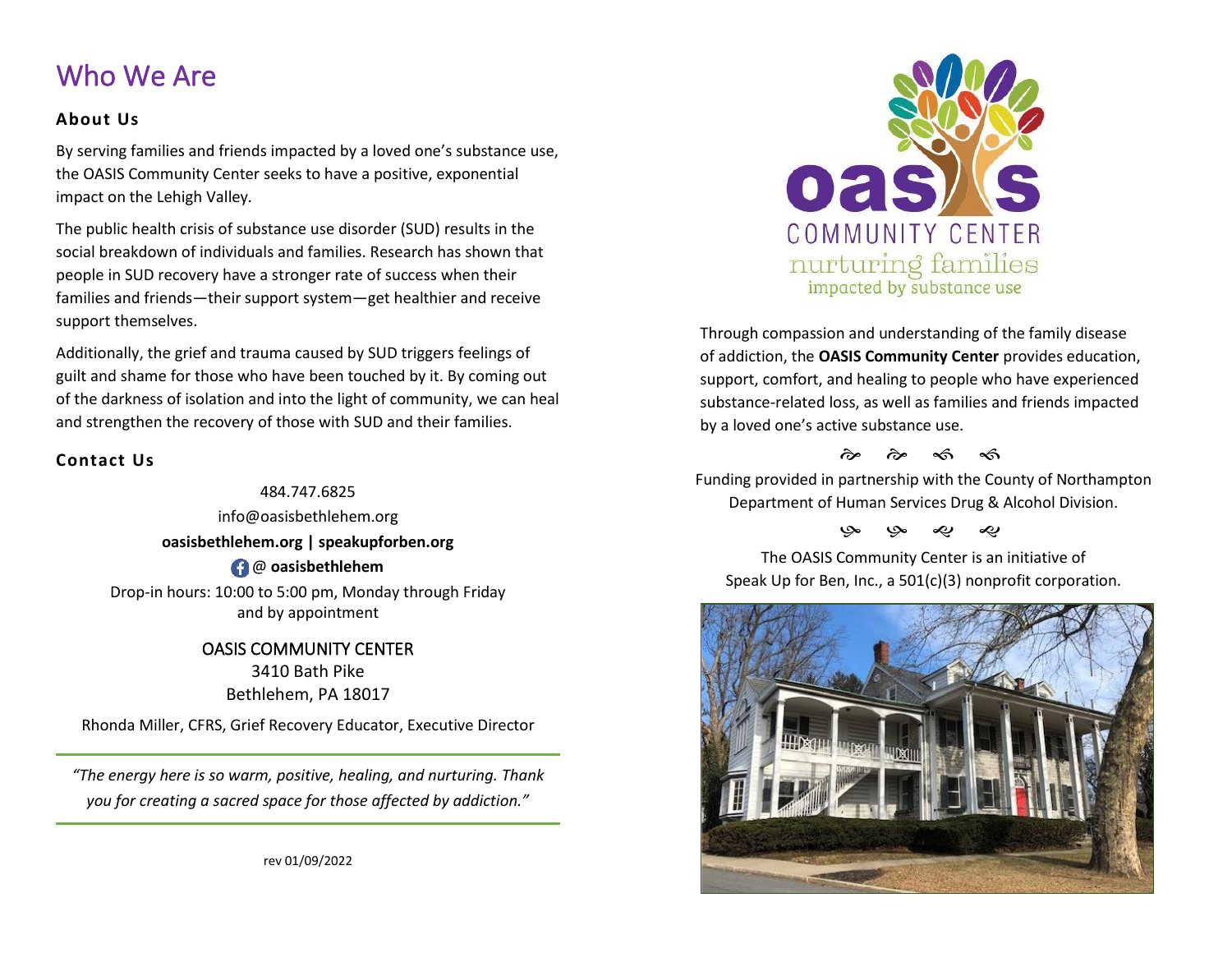# Certified Family Recovery Specialists

As family members impacted by a loved one's substance use, our team has a personal understanding of the disease of addiction. We support and assist you in exploring multiple pathways to family recovery.

*Certified Family Recovery Specialists receive comprehensive professional training for their credentialing by the Pennsylvania Certification Board.* 

### **Understanding and Support**

We provide peer-based support, education, and recovery-oriented resources to families and friends in a safe and confidential setting. We will help you move into and through the process of recovery from the effects of the family disease of addiction.

#### **Connections to Resources**

As part of the larger recovery community, we can identify and connect you and your family to a wide variety of resources best suited to your needs.

### **Meet Our Certified Family Recovery Specialists (CFRS)**



Rhonda Miller, CFRS, Certified Grief Educator Executive Director Speak Up for Ben, Inc. at OASIS Community Center [rhonda@oasisbethlehem.org](mailto:rhonda@oasisbethlehem.org) 



Tina Thomas, CFRS Family Education & Support Speak Up for Ben, Inc. at OASIS Community Center [tina@oasisbethlehem.org](mailto:tina@oasisbethlehem.org)

*Both Rhonda and Tina have walked alongside their sons, as they struggled with addiction beginning in adolescence and spanning into adulthood. Rhonda's son Ben experienced early recovery but ultimately lost his battle. Both have experienced the spectrum of family grief, are compassionate listeners, and are equipped to guide you into family recovery.*

# Family Counseling Group Program

Our licensed professional counselor utilizes psychoeducation to help participants strengthen their resiliency, learn effective communication strategies, and develop tools to aid in the family's recovery journey. *Please note this group is for family members and does not include the loved one with the substance use condition.* 

- Small group size; completely confidential
- Offered as a 10-week series with a rolling admission
- Advance registration required with modest registration fee

Contac[t info@oasisbethlehem.org](mailto:info@oasisbethlehem.org) for more information or to register.

# Family Recovery Education Program *NEW!*

This 8-week coaching series incorporates the Invitation to Change Approach® which draws from CRAFT (Community Reinforcement and Family Therapy), Motivational Interviewing, and Acceptance & Commitment Therapy, to empower loved ones with a new understanding of substance use and the means to foster growth and promote change for all family members. With a skills-oriented, compassionate outlook, shame and stigma will be reduced while providing tools for recovery.

Participants utilize the *Addressing Addiction in the Home* workbook and develop a personalized self-care plan.

Contact [tina@oasisbethlehem.org](mailto:tina@oasisbethlehem.org) for more information.

## Strengthening Families Program *NEW!*

This 7-week program is for children (ages 10 to 14) and their kinship caregivers. A nationally recognized program, it uses evidence-based family skills training. Each week begins with dinner together followed by breakout sessions. Caregivers learn parenting skills and children learn life and refusal skills. Both groups then come back together for a joint family practice session. Trained facilitators provided by the Center for Humanistic Change. Visit [www.strengtheningfamiliesprogram.org.](http://www.strengtheningfamiliesprogram.org/)

Contact [info@oasisbethlehem.org](mailto:info@oasisbethlehem.org) for registration information.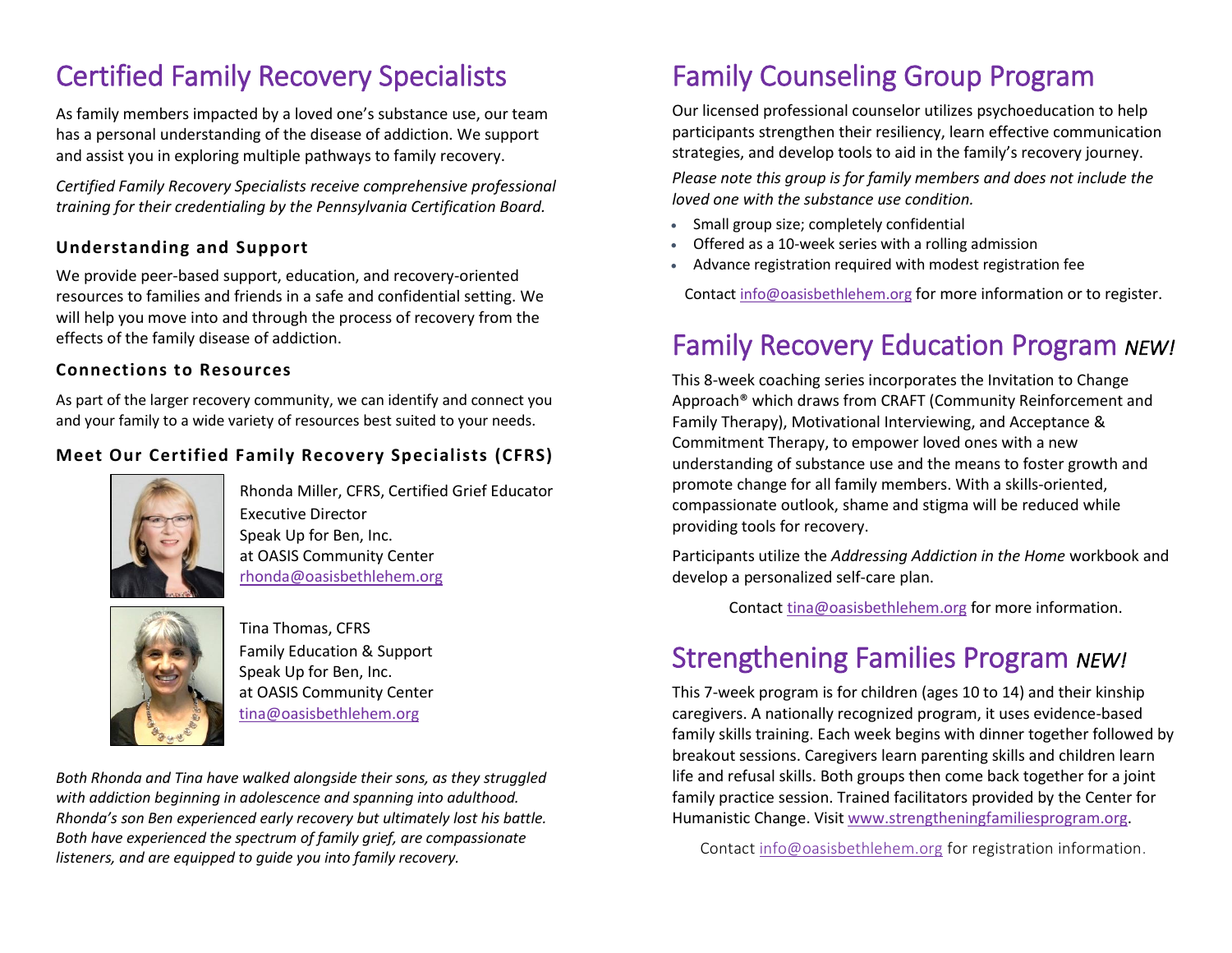## OASIS Support Groups

### **Sharing Experience, Strength, & Hope:**

Family members need support as part of their own recovery process. OASIS currently hosts the following groups on a regular schedule:

- **Family Counseling Group –** Mondays, 5:30 to 7:00 pm \*
- **Adult Children of Alcoholics** (ACA) Mondays, 7:15 to 8:30 pm
- **Co-Dependents Anonymous** (CoDA) Tuesdays, 12:00 to 1:00 pm
- **Adult Children of Alcoholics** (ACA) Tuesdays, 1:00 to 2:00 pm *NEW!*
- **Al-Anon Family Group** Tuesdays, 7:00 to 8:00 pm
- **Families Anonymous** (FA) Wednesdays, 11:00 am to 12:00 pm *NEW!*
- **Drop-In Grief Group**  Wednesdays, 5:30 to 6:30 pm
- **Bethlehem Parent & Family Ed Group** Wednesdays, 7:15 to 8:30 pm
- **SMART Recovery for Family & Friends –** Thursdays, 6:30 to 8:00 pm
- **SMART Recovery (any addictive behavior) –** Thursdays, 6:30 to 8:00 pm
- **Kinship Caregivers Grief Group –** call for current schedule \*
- **Children's Youth Grief Group –** call for current schedule \*
- **Young Adults Grief Group** call for current schedule \*

*\** advance registration required

• Military & Veteran Spouse Support – last Mondays, 7:00 to 8:00 pm for info and registration, contact [cadence.battleborne@gmail.com](mailto:cadence.battleborne@gmail.com)

Visit the www.OasisBethlehem.org/Calendar page for meeting announcements and Zoom links, if applicable, for virtual meetings.



*Our studio room accommodates larger meetings and workshops.*

# Supportive & Therapeutic Activities

### **A Focus on Self-Care and Wellness**

While dealing with a loved one's substance use conditions, family members often overlook their own self-care. We are continually designing new programs to nourish the body, mind, and spirit:

- Guided Meditation
- Herb Gardening & Cooking Classes
- Holistic Modalities
- Restorative Chair Yoga Wednesdays, 9:30 to 10:30 am
- Serenity Retreats



Our gathering room is used for yoga classes, meetings, and social events.

### **Social Connections in a Healing Environment**

So often, families struggling with a loved one's substance use or substance-related death feel isolated and alone due to the stigma associated with addiction.

OASIS provides you with opportunities to connect with other individuals and families through fellowship:

- Dinners/Potlucks
- Book Studies
- Service Projects
- Field Trips / Hikes
- Educational Programs
- Family Recovery Day